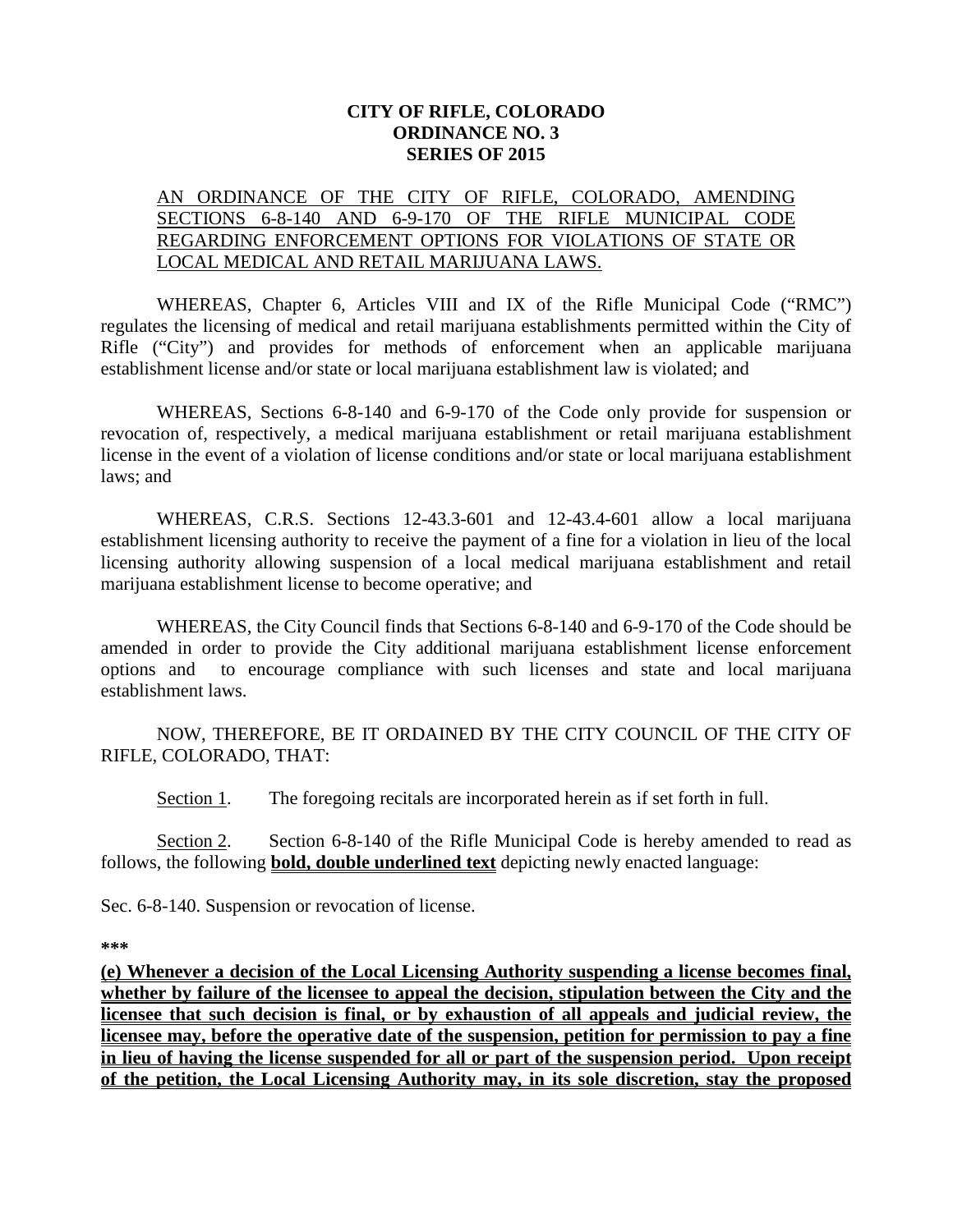City of Rifle, Colorado Ordinance No. 3, Series of 2015 Page 2 of 4

**suspension and cause any investigation to be made which it deems desirable and may, in its sole discretion, grant the petition if it is satisfied and finds:**

- (1) **That the public welfare and morals will not be impaired by permitting the licensee to operate during the period set for suspension and that the payment of the fine will achieve the desired disciplinary purpose; and**
- (2) **That the books and records of the licensee are kept in such a manner that the loss of sales or other impacts that the licensee would have suffered had the suspension gone into effect can be determined with reasonable accuracy therefrom; and**
- (3) **That the licensee has not had his or her license suspended or revoked by the Local Licensing Authority, nor had any suspension stayed by payment of a fine to the Local Licensing Authority, during the two years immediately preceding the date of the complaint or request which resulted in a final decision to suspend the license.**

**(f) The fine imposed pursuant to subsection (e) shall not be less than five hundred dollars nor greater than one-hundred thousand dollars and the Local Licensing Authority may consider, among other things, licensee's estimated gross revenues from sales or other impacts during the period of the proposed suspension in determining the amount of the fine.**

**(g) The Local Licensing Authority may, in its sole discretion, enter into a stipulation and order with a licensee imposing a fine in lieu of suspension of a license contemporaneous with entering into a stipulation and order with a licensee containing such findings as are required in subsection (e).**

**(h) Payment of any fine accepted in lieu allowing a license suspension to become operable shall be in the form of cash, certified check or cashier's check. Said funds shall be deposited into the general fund of the City of Rifle. Upon receipt of the fine, the Local Licensing Authority shall enter an order permanently staying the operation of the suspension.** 

**(i) If the Local Licensing Authority does not make the findings required under subsection (e) and does not order the suspension permanently stayed, the suspension shall go into effect on the operative date of suspension set by the Local Licensing Authority. Notwithstanding the foregoing, the Local Licensing Authority may grant such stays of the suspension proceedings as are necessary for it to complete its investigation and make the findings required under subsection (e).**

Section 3. Section 6-9-170 of the Rifle Municipal Code is hereby amended to read as follows, the following **bold, double underlined text** depicting newly enacted language:

Sec. 6-9-170. Suspension or revocation of license.

**\*\*\***

**(e) Whenever a decision of the Local Licensing Authority suspending a license becomes final, whether by failure of the licensee to appeal the decision, stipulation between the City and the**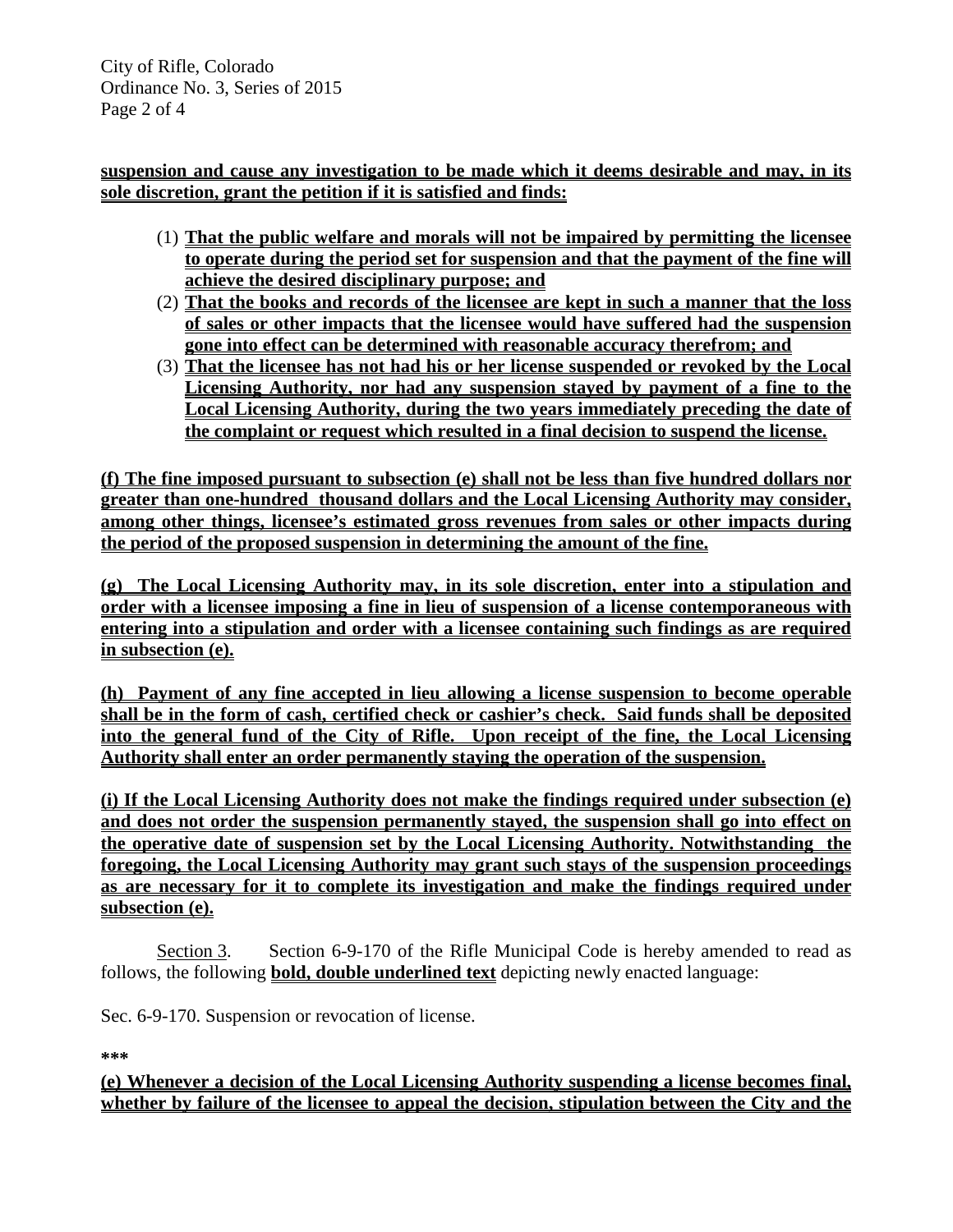City of Rifle, Colorado Ordinance No. 3, Series of 2015 Page 3 of 4

**licensee that such decision is final, or by exhaustion of all appeals and judicial review, the licensee may, before the operative date of the suspension, petition for permission to pay a fine in lieu of having the license suspended for all or part of the suspension period. Upon receipt of the petition, the Local Licensing Authority may, in its sole discretion, stay the proposed suspension and cause any investigation to be made which it deems desirable and may, in its sole discretion, grant the petition if it is satisfied and finds:**

- (1) **That the public welfare and morals will not be impaired by permitting the licensee to operate during the period set for suspension and that the payment of the fine will achieve the desired disciplinary purpose; and**
- (2) **That the books and records of the licensee are kept in such a manner that the loss of sales or other impacts that the licensee would have suffered had the suspension gone into effect can be determined with reasonable accuracy therefrom; and**
- (3) **That the licensee has not had his or her license suspended or revoked by the Local Licensing Authority, nor had any suspension stayed by payment of a fine to the Local Licensing Authority, during the two years immediately preceding the date of the complaint or request which resulted in a final decision to suspend the license.**

**(f) The fine imposed pursuant to subsection (e) shall not be less than five hundred dollars nor greater than one-hundred thousand dollars and the Local Licensing Authority may consider, among other things, licensee's estimated gross revenues from sales or other impacts during the period of the proposed suspension in determining the amount of the fine.**

**(g) The Local Licensing Authority may, in its sole discretion, enter into a stipulation and order with a licensee imposing a fine in lieu of suspension of a license contemporaneous with entering into a stipulation and order with a licensee containing such findings as are required in subsection (e).**

**(h) Payment of any fine accepted in lieu allowing a license suspension to become operable shall be in the form of cash, certified check or cashier's check. Said funds shall be deposited into the general fund of the City of Rifle. Upon receipt of the fine, the Local Licensing Authority shall enter an order permanently staying the operation of the suspension.** 

**(i) If the Local Licensing Authority does not make the findings required under subsection (e) and does not order the suspension permanently stayed, the suspension shall go into effect on the operative date of suspension set by the Local Licensing Authority. Notwithstanding the foregoing, the Local Licensing Authority may grant such stays of the suspension proceedings as are necessary for it to complete its investigation and make the findings required under subsection (e).**

INTRODUCED on March 4, 2015, read by title, passed on first reading, and ordered published by title as required by the Charter.